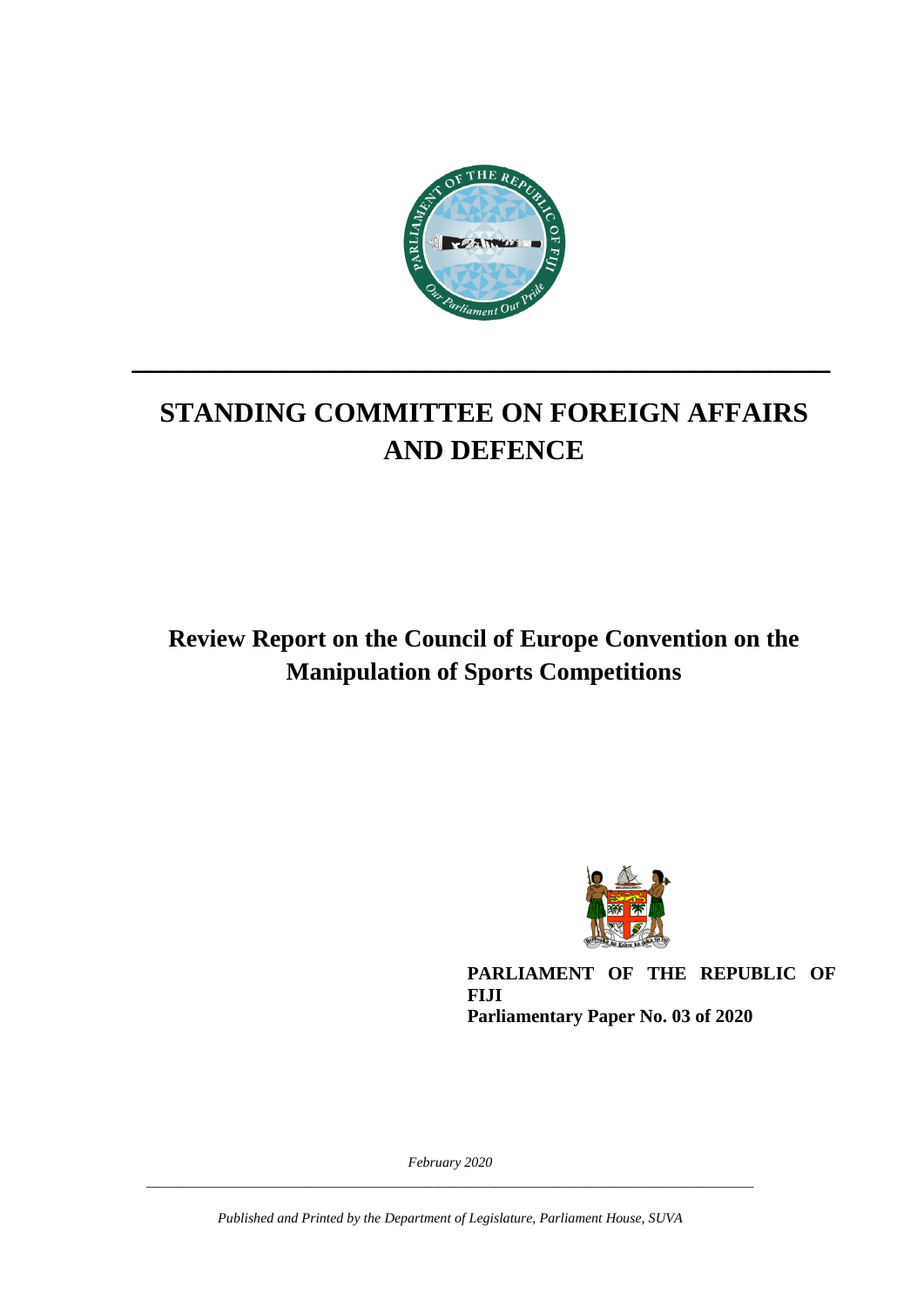### **Table of Contents**

| 1.0 |  |  |  |  |
|-----|--|--|--|--|
| 1.1 |  |  |  |  |
| 1.2 |  |  |  |  |
| 1.3 |  |  |  |  |
| 2.0 |  |  |  |  |
| 2.1 |  |  |  |  |
| 2.2 |  |  |  |  |
| 3.0 |  |  |  |  |
| 4.0 |  |  |  |  |
| 5.0 |  |  |  |  |
| 6.0 |  |  |  |  |
| 6.1 |  |  |  |  |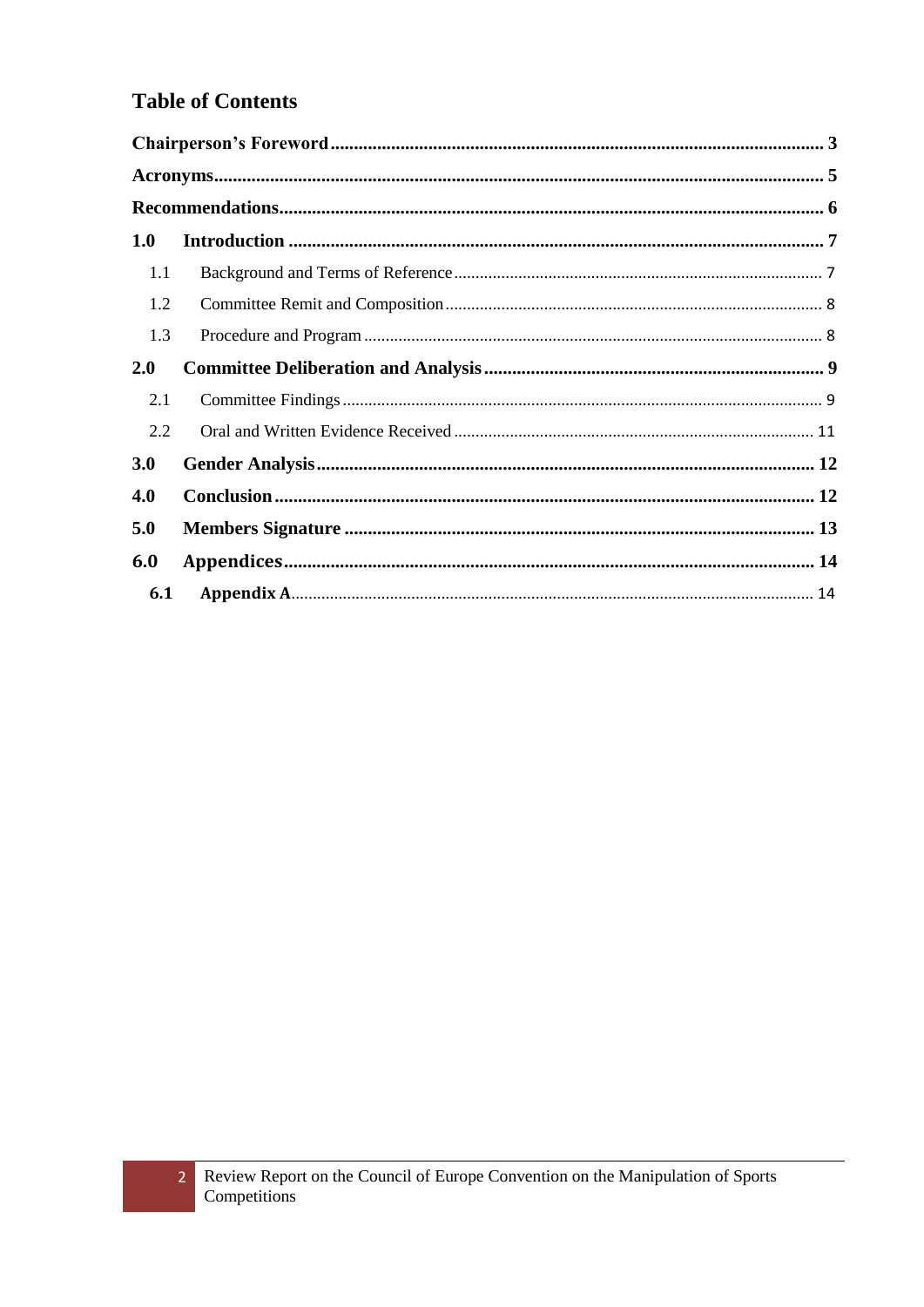## <span id="page-2-0"></span>**Chairperson's Foreword**

I am pleased to present the Council of Europe Convention on the Manipulation of Sports Competitions.

#### **The Standing Committee is established under Section 109 (2) (e) of the Standing Orders (SO) of the Parliament of the Republic of Fiji.**

The purpose of the review was to scrutinise the Convention on the Manipulation of Sports Competitions, Parliament had referred the above Convention to the Standing Committee on Foreign Affairs and Defence at its sitting on 28th November 2019.

The Committee when reviewing the treaty, heard oral submissions, received written submissions as well as holding public consultations in Suva and Lautoka. Those heard and consulted included:

- 1. Ministry of Youth and Sports
- 2. Fiji National Sports Commission (FNSC)
- 3. Fiji Association of Sports & National Olympic Committee (FASANOC)
- 4. Fiji Police Force (FPF)
- 5. Oceania Sports Information Centre (OSIC), USP
- 6. Consumer Council of Fiji
- 7. Office of the Solicitor General
- 8. Ministry of Foreign Affairs

The Council of Europe Convention on the Manipulation of Sports Competitions is a multilateral treaty that aims to prevent, detect, and punish match fixing in sport. The Convention was concluded in Macolin, Switzerland, on 18 September 2014. At its conclusion, it was immediately signed by 15 states of the Council of Europe and is open to ratification by Council of Europe states and other states that were involved in its negotiation. The Convention will enter into force after being ratified by five states, three of which must be Council of Europe states.

A major focus of the Convention is to curb or totally eliminate the involvement of criminal activities and in particular organised crime.

The Convention is the only international legally binding instrument that helps to address manipulation in sports and provides a legal basis and framework for co-operation in this field between various public authorities and private entities. It also provides structured mechanisms for the co-operation and coordination of actions.

Should Fiji ratify the Convention it will be the first Pacific Island Country to sign which will provide a platform to encourage other Pacific Island Countries to ratify the same.

3 Review Report on the Council of Europe Convention on the Manipulation of Sports Competitions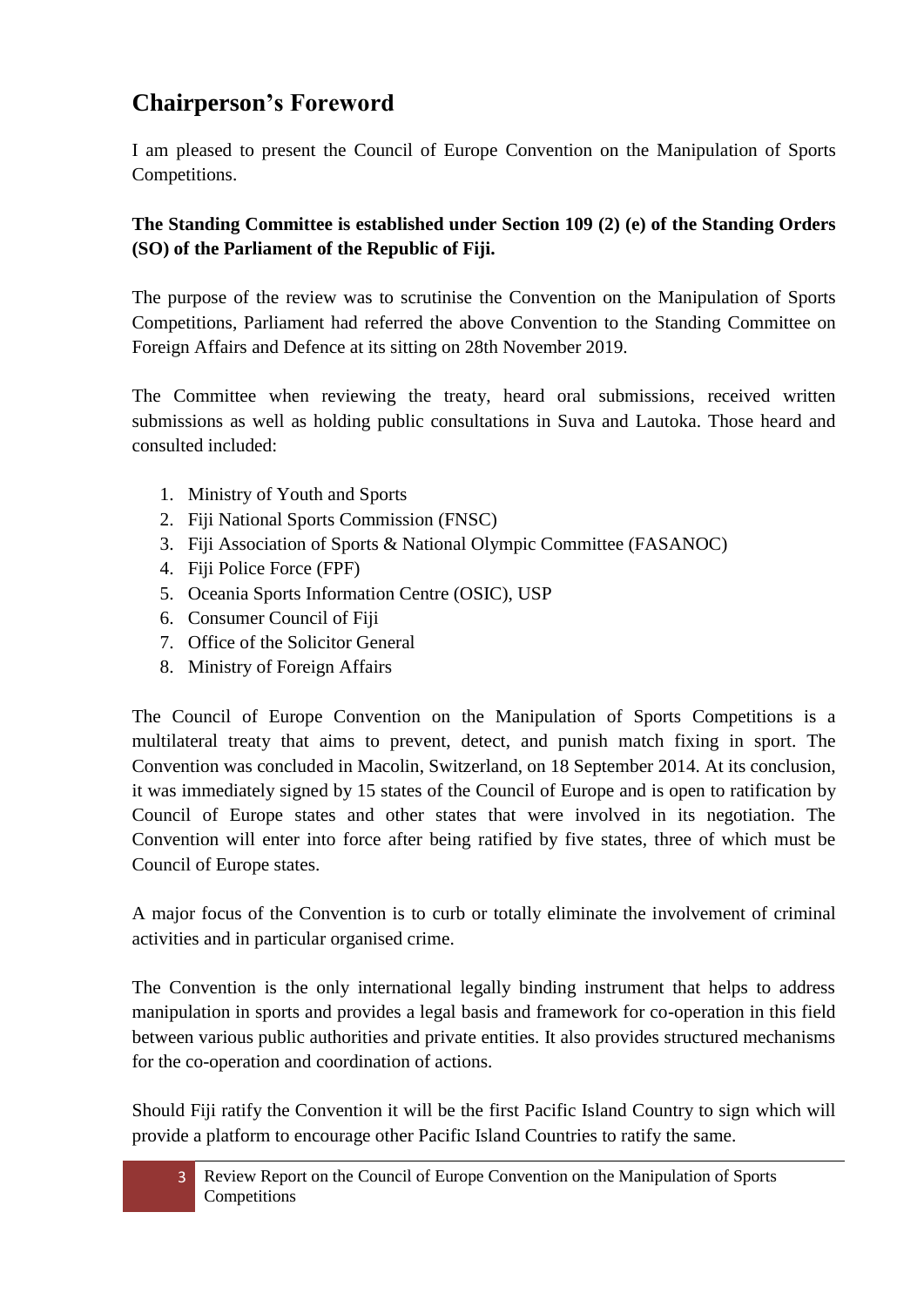Ratification of the Convention will complement existing policies such as the National Sports and Recreational Policy, Anti-Doping Policy, Sports Safety Policy, Child Protection in Sports Policy.

Ratification will also provide the following benefits to Fiji –

- a) It will ensure that internal best practise and standards are incorporated into national sports policies;
- b) It will ensure that all relevant stakeholders (both private and public) in sports and related industries work in collaboration against the manipulation of sports.

The Solicitor General's Chamber to undertake a thorough gap analysis to see where shortfalls are and to initiate amendments to current legislations or propose a stand-alone legislation to give effect to various articles of the Convention.

The Committee recommends to Parliament that Fiji ratifies this Convention.

The Committee commends the contributions by stakeholders that assisted in the preparation of this report.

I take this opportunity to also thank members of my Committee for compiling this bipartisan report.

On behalf of the Standing Committee on Foreign Affairs and Defence, I submit this report to the Parliament.

ason \_\_\_\_\_\_\_\_\_\_\_\_\_\_\_\_\_\_\_\_\_\_\_

**Hon. Alexander O'Connor Chairperson**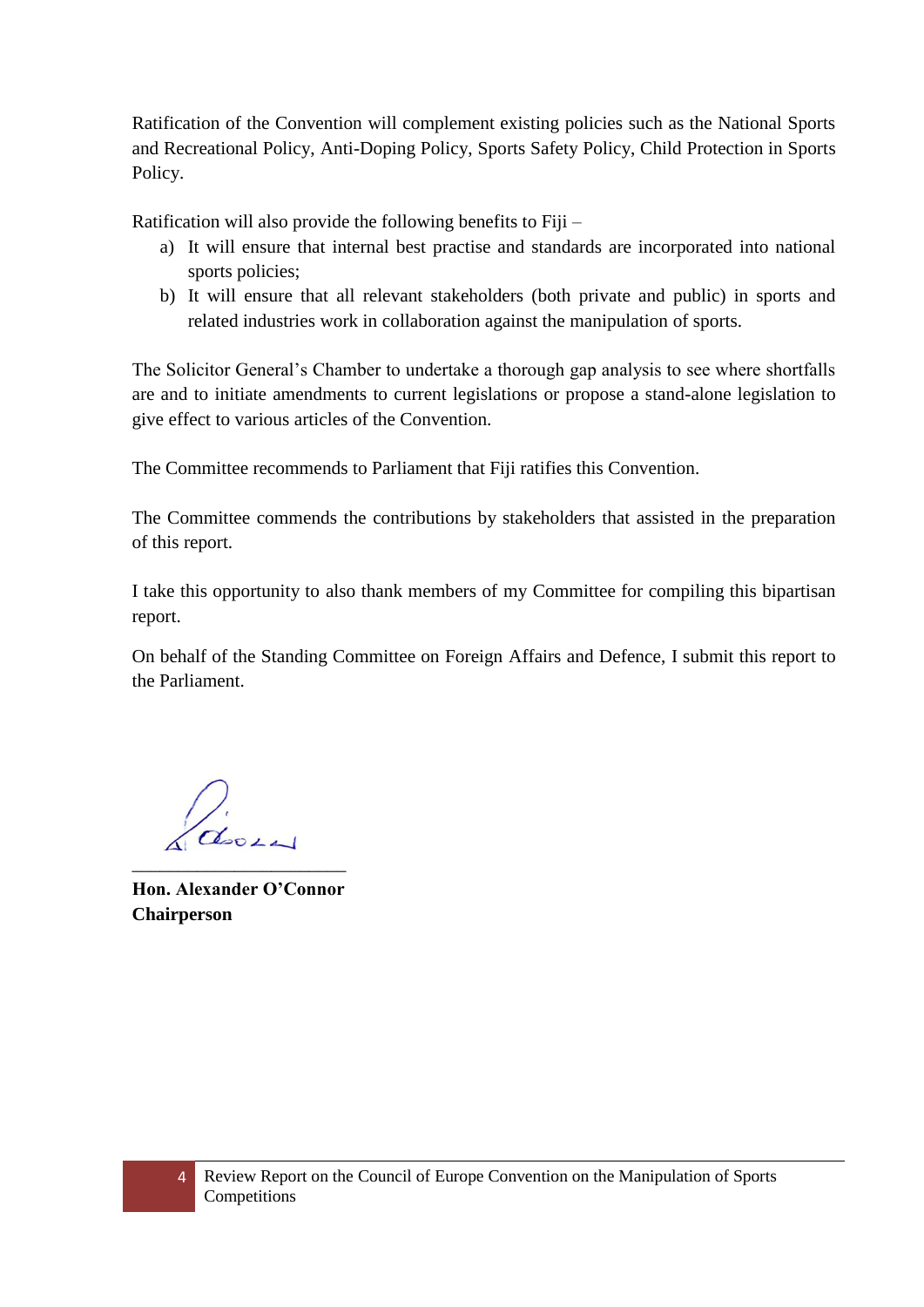## <span id="page-4-0"></span>**Acronyms**

| <b>FASANOC</b> | Fiji Association of Sports & National Olympic Committee |
|----------------|---------------------------------------------------------|
| <b>FNSC</b>    | <b>Fiji National Sports Commission</b>                  |
| <b>FPF</b>     | Fiji Police Force                                       |
| <b>OSIC</b>    | Oceania Sports Information Centre                       |
| <b>SDGs</b>    | <b>Sustainable Development Goals</b>                    |
| <b>SO</b>      | <b>Standing Orders</b>                                  |
| <b>USP</b>     | The University of the South Pacific                     |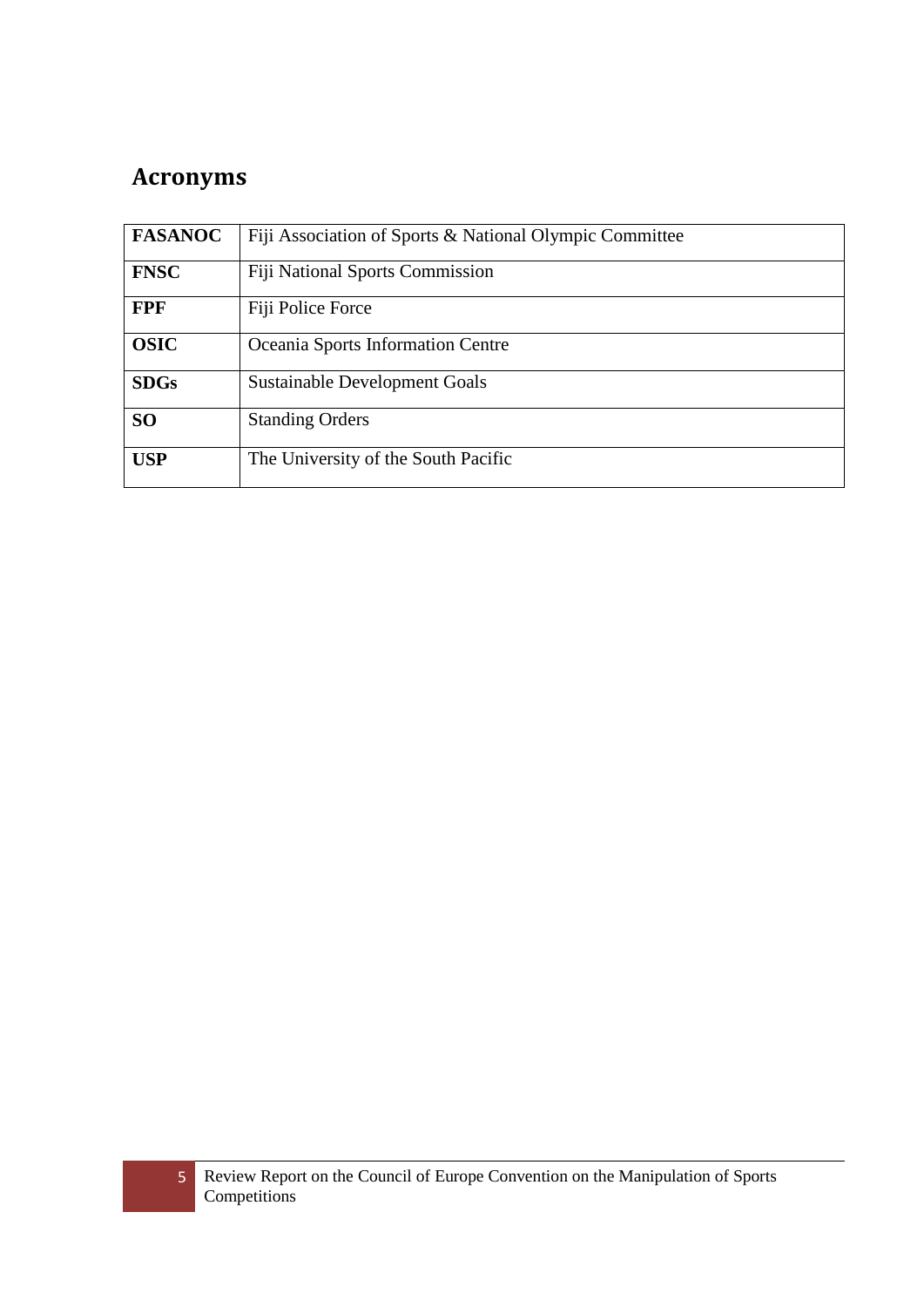## <span id="page-5-0"></span>**Recommendations**

The Committee recommends that:

- 1. Fiji accedes to the Convention and ratifies without reservation re-iterating the importance that Government places on sport for national development.
- 2. Fiji establishes a Sports Integrity Commission which should also consist of a National Sports Disciplinary Commission that is totally independent and impartial of any sport.
- 3. Fiji National Sports Commission provide awareness on manipulation in sports and implements, monitors, evaluates and enforces compliance through a National Platform.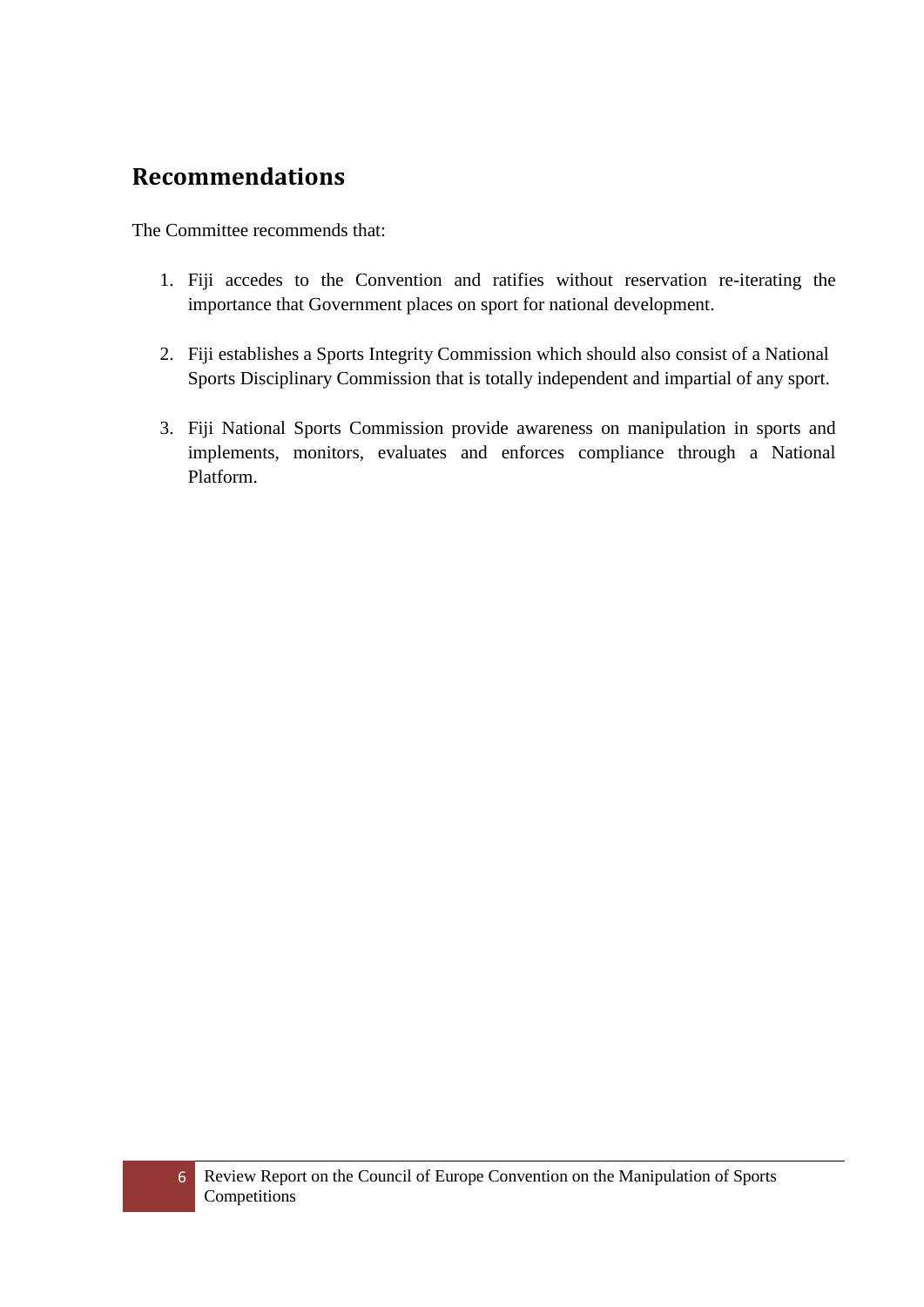### <span id="page-6-0"></span>**1.0 Introduction**

### <span id="page-6-1"></span>**1.1 Background and Terms of Reference**

The Committee reviewed the Convention on the Manipulation of Sports Competition in its first meeting on Tuesday  $14<sup>th</sup>$  January 2020.

On 15<sup>th</sup> January 2020 stakeholders made submissions on the above Treaty in the Parliament precinct in Suva.

The emphasis is that sporting organisations bear the responsibility to detect and sanction the manipulation of sports competitions committed by persons under their authority.

Submitters acknowledged the results already achieved in the fight against the manipulation of sports competitions.

It was generally agreed that an effective fight against the manipulation of sports competitions requires increased, rapid, sustainable and properly functioning national and international cooperation.

There is a need for dialogue and co-operation among public authorities, sports organisations, competition organisers and betting organisations at national and international levels, on the basis of mutual respect and trust.

It was recognised that sport, based on fair and equal competition, is unpredictable in nature and requires unethical practices and behaviour in sport to be forcefully and effectively countered.

The consistent application of the principles of good governance and ethics in sport is a significant factor in helping to eradicate corruption, the manipulation of sports competitions and other kinds of malpractice in sport.

A major focus of the Convention is to prevent and punish illegal sports betting operations and to prevent conflicts of interest in legal sports betting operators and sports organisations.

The Committee acknowledged that, in accordance with the principle of the autonomy of sport, sports organisations are responsible for sport and have self-regulatory and disciplinary responsibilities in the fight against manipulation of sports competitions, but that public authorities protect the integrity of sport, where appropriate.

This means that cooperation between stakeholders, not limited to the Ministry of Youth and Sports, Sectoral Ministries, National Sports Federations, Regulatory Authorities, Fiji Police Force, Civil Societies, Non-Governmental Organisations, need to be further strengthened.

Review Report on the Council of Europe Convention on the Manipulation of Sports Competitions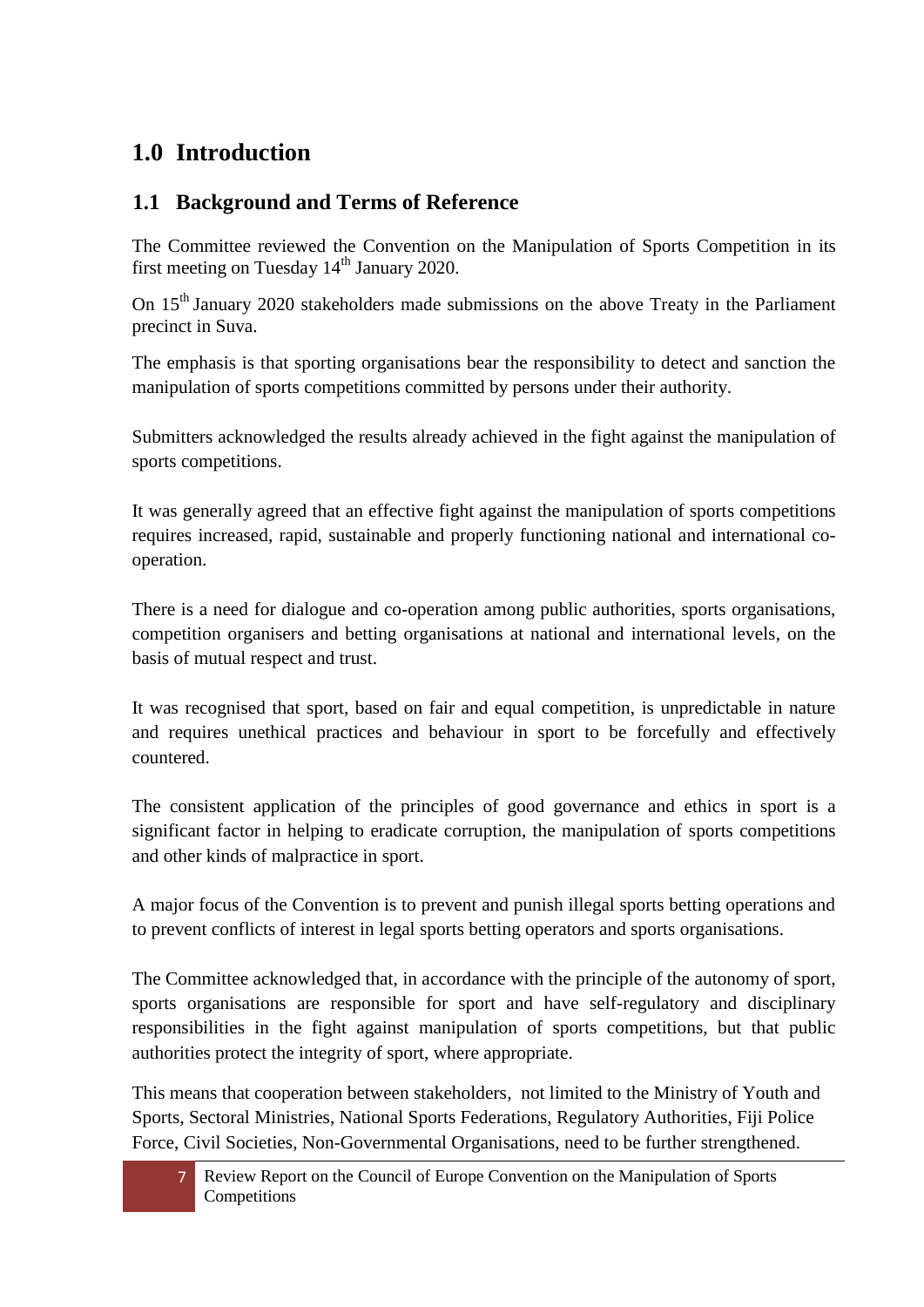The International Criminal Police Organization (Interpol) plays a facilitating and effective role in the co-operation between the law-enforcement authorities regionally and locally in addition to judicial co-operation.

The Report is divided into three parts:

- I. **Part One** focuses on the Committee recommendations
- II. **Part Two** covers the Findings of the report to Parliament
- III. **Part Three** -covers the Conclusion

### <span id="page-7-0"></span>**1.2 Committee Remit and Composition**

Pursuant to Standing Orders 109(2) (e) that the Standing Committee on Foreign Affairs and Defence is mandated to look into matters related to Fiji's relations with other countries, development aid, foreign direct investment, oversight of the military and relations with multilateral organisation.

The members of the Standing Committee on Foreign Affairs and Defence are as follows:

- 1.2.1 Hon. Alexander O'Connor Chairperson
- 1.2.2 Hon. Dr. Salik Govind Deputy Chairperson
- 1.2.3 Hon. Selai Adimaitoga Member
- 1.2.4 Hon. Anare Jale Member
- 1.2.5 Hon. Lenora Qereqeretabua –Alternate Member

### <span id="page-7-1"></span>**1.3 Procedure and Program**

The Standing Committee on Foreign Affairs and Defence commenced its deliberation on the 15<sup>th</sup> January 2020 and received written and oral submissions from the following stakeholders:

- Ministry of Youth and Sports
- Fiji National Sports Commission (FNSC)
- Fiji Association of Sports & National Olympic Committee (FASANOC)
- Consumer Council of Fiji
- Fiji Police Force (FPF)
- Oceania Sports Information Centre (OSIC), USP
- Office of the Solicitor General
- Ministry of Foreign Affairs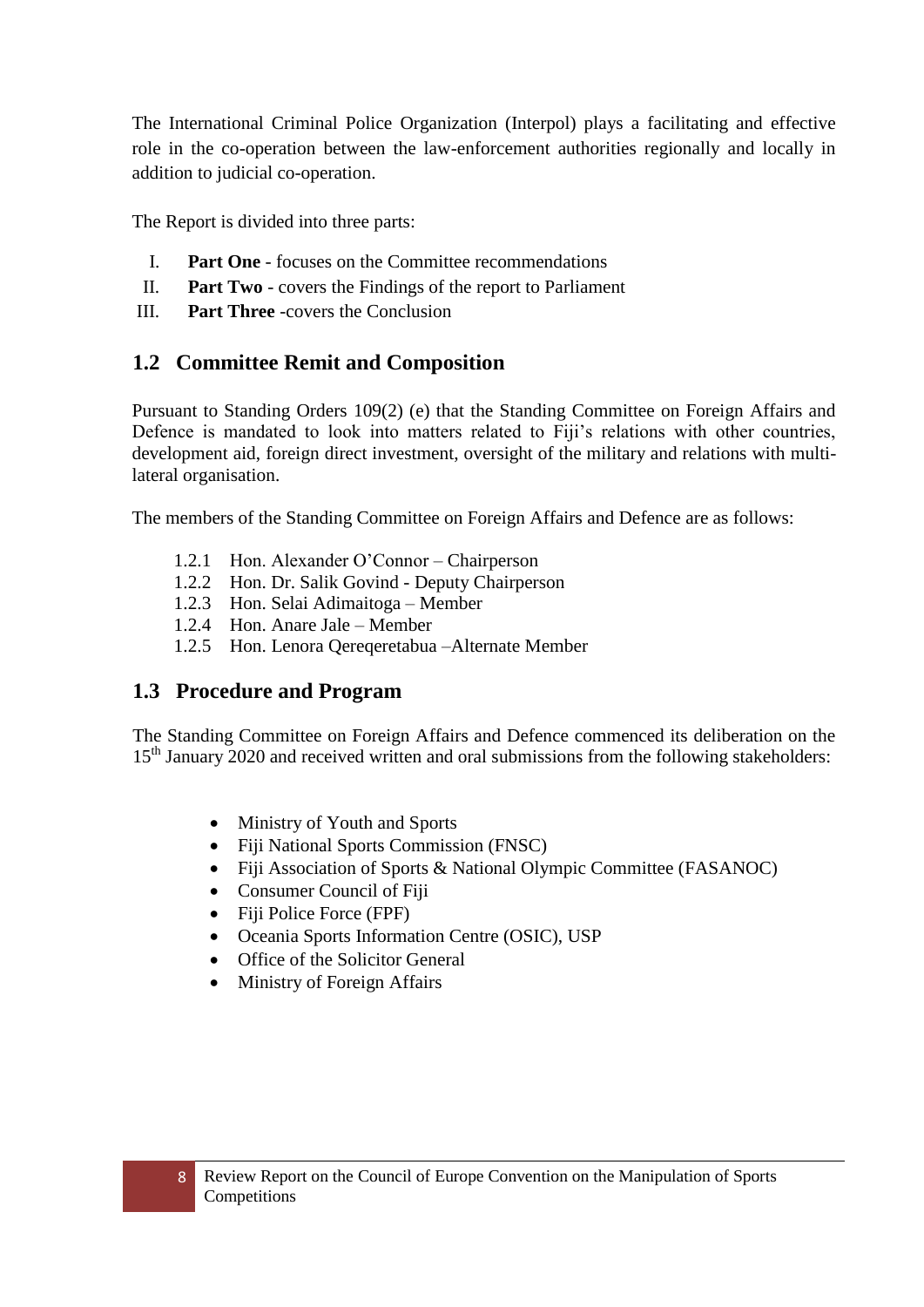## <span id="page-8-0"></span>**2.0 Committee Deliberation and Analysis**

### <span id="page-8-1"></span>**2.1 Committee Findings**

The Committee's findings are outlined below:

- 1. All submitters agreed that Fiji sign and ratify the Convention.
- 2. The Ministry of Youth and Sports review the existing national sports policies in order to include the provisions of the Convention into the national sports policies.
- 3. Establishment of a National Sports Integrity Commission and an Independent Sports Tribunal in collaboration with the Council of Europe, the Commonwealth Body of Sports and the Australian Sports Integrity Commission which will assist in the implementation of the Convention.

#### **Benefits of Accession**

Ratification will provide the following benefits to Fiji:

- a. It will ensure that internal best practices and standards are incorporated into the national sports policies;
- b. It will ensure that all relevant stakeholders (both private and public) in sports and related industries work in collaboration against the manipulation of sports competitions; and
- c. It will promote cooperation and strengthen international relations with other State Parties who have acceded to or ratified the Convention.
- d. It is a catalyst to begin the process of protecting the vulnerability of Fiji to sports manipulation and corruption.

### **Impact of the Convention**

- a. Fiji would take a lead role in the Pacific region in implementing sport related legislation in general with particular emphasis on sport manipulation.
- b. Ratification of the Convention will complement existing policies such as the National Sports and Recreational Policy, Anti-Doping Policy, Sports Safety Policy, Child Protection in Sports Policy.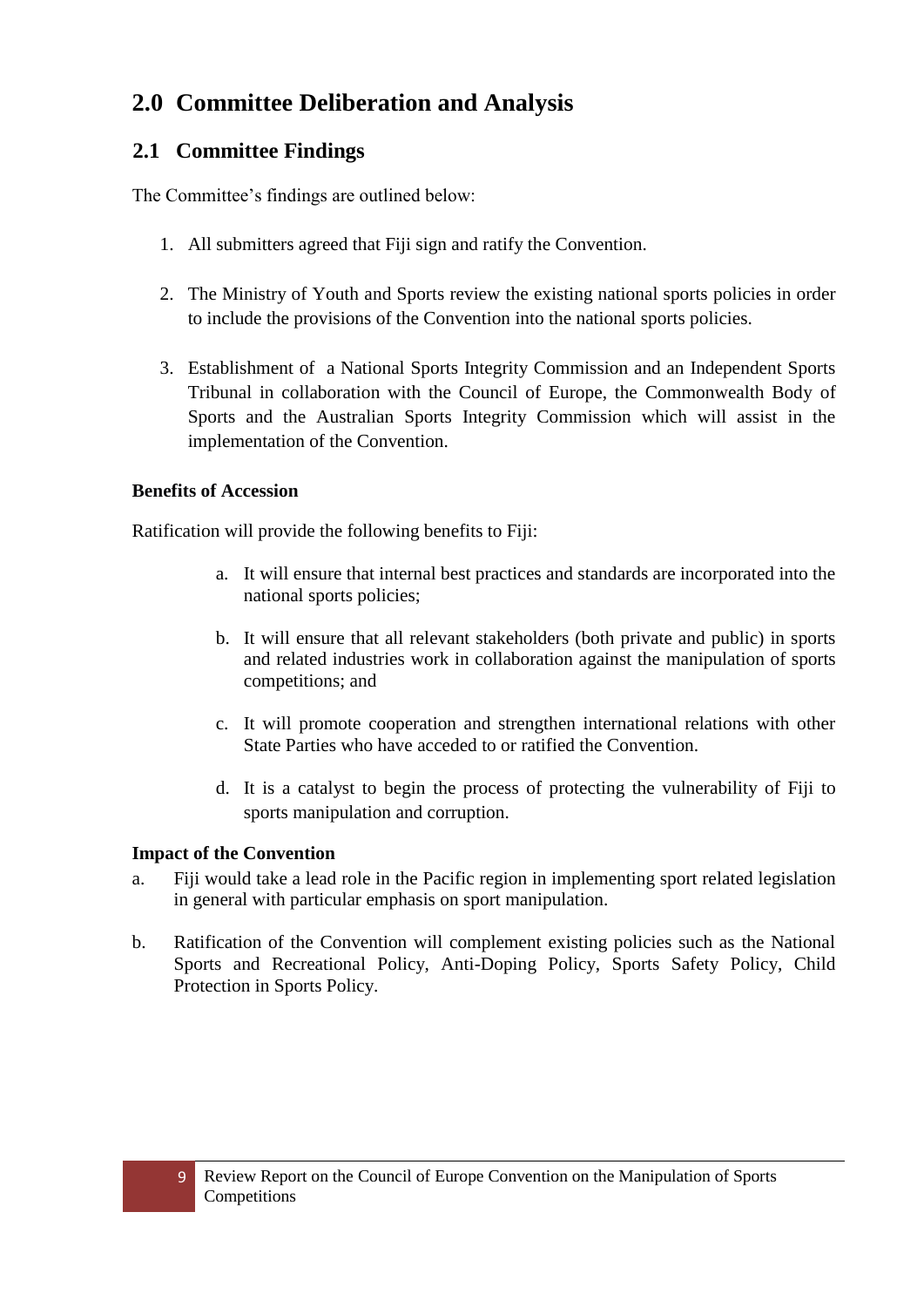#### **Requirements for Implementation**

- a. The review by the Ministry of Youth and Sports (**'Ministry'**) of existing national sports policies with the inclusion of the provisions of the Convention.
- b. The establishment of a National Sports Integrity Commission and an Independent Sports Tribunal in collaboration with the Council of Europe with the assistance of the Commonwealth Body of Sports and the Australian Sports Integrity Commission.

#### **Challenges**

- **a.** Determining and ascertaining the legal, financial, social and cultural implications through the widest form of consultation with all sporting bodies, those related to sports e.g. medicine, insurance etc. and interested parties.
- **b.** Empowering Sporting Federations with mechanisms to deal with criminal acts relating to sports performance.
- **c.** Mobilising adequate resources to finance the requirements to successfully implement the Convention.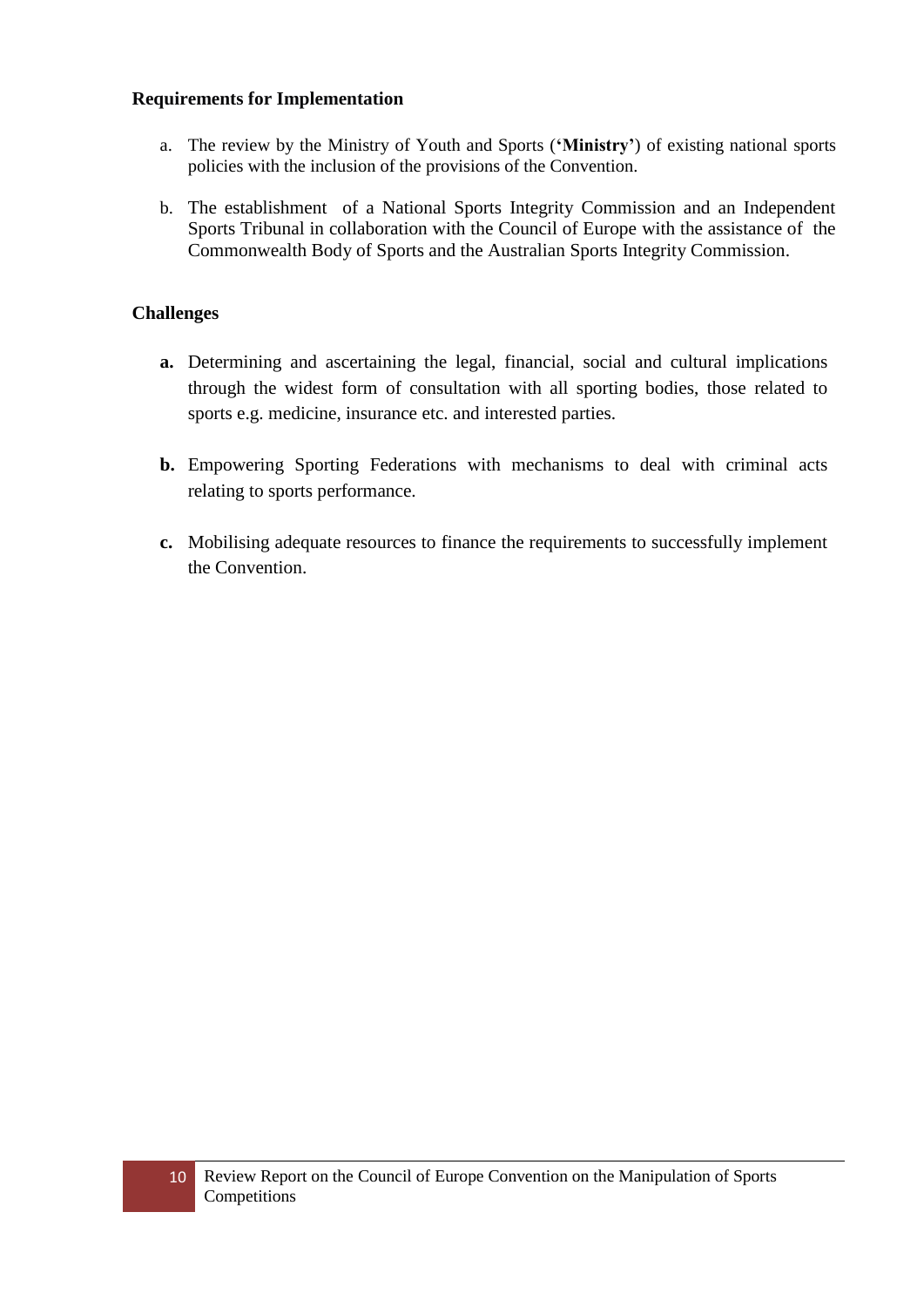### <span id="page-10-0"></span>**2.2 Oral and Written Evidence Received**

The Committee received oral and written submissions from stakeholders and the public as listed on page 3 of this report and in *Appendix A*.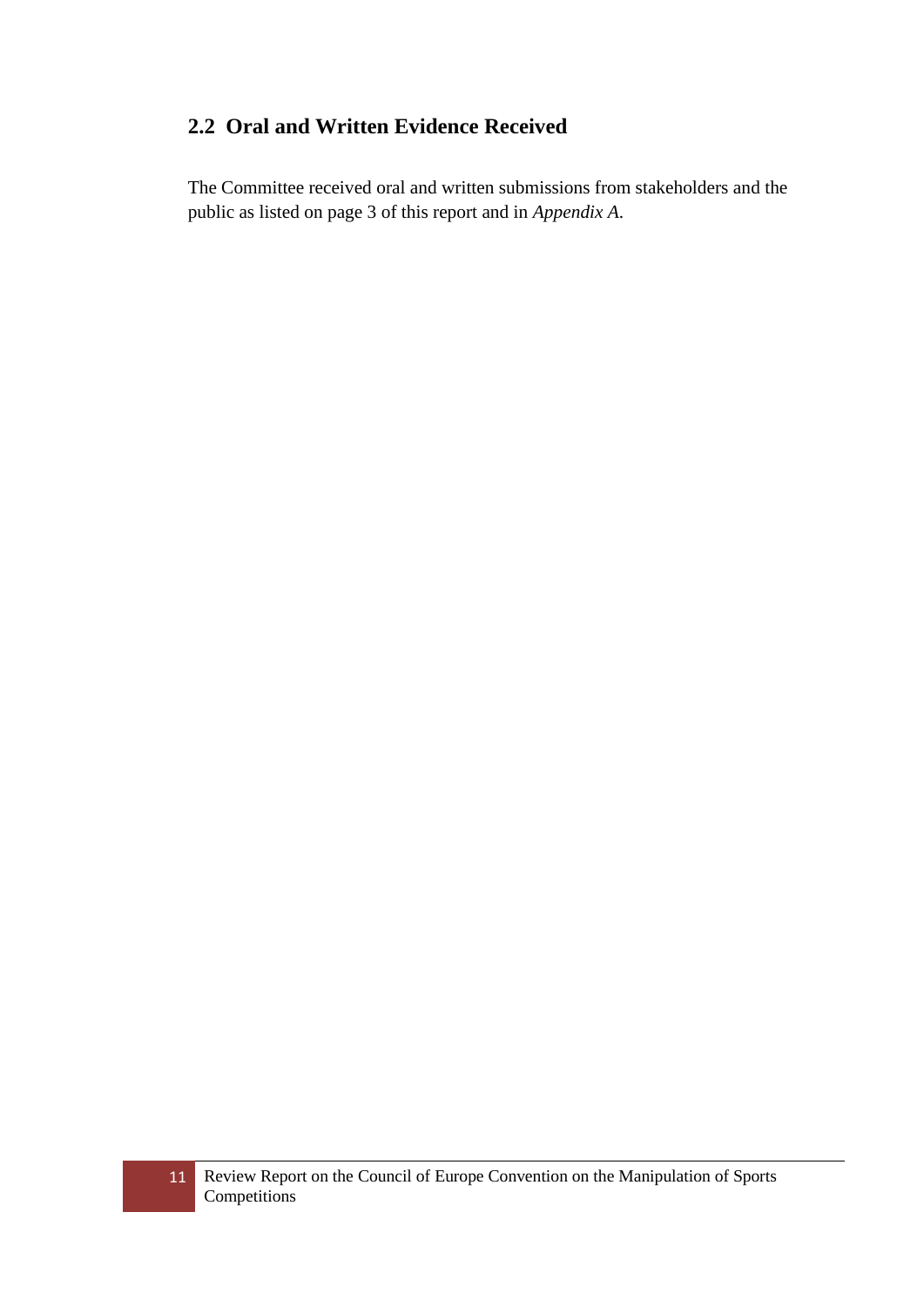## <span id="page-11-0"></span>**3.0 Gender Analysis**

The Convention is gender neutral and therefore benefits all genders.

### <span id="page-11-1"></span>**4.0 Conclusion**

The Standing Committee on Foreign Affairs and Defence has fulfilled its mandate approved by Parliament which was to report on the Council of Europe Convention on the Manipulation of Sports Competitions.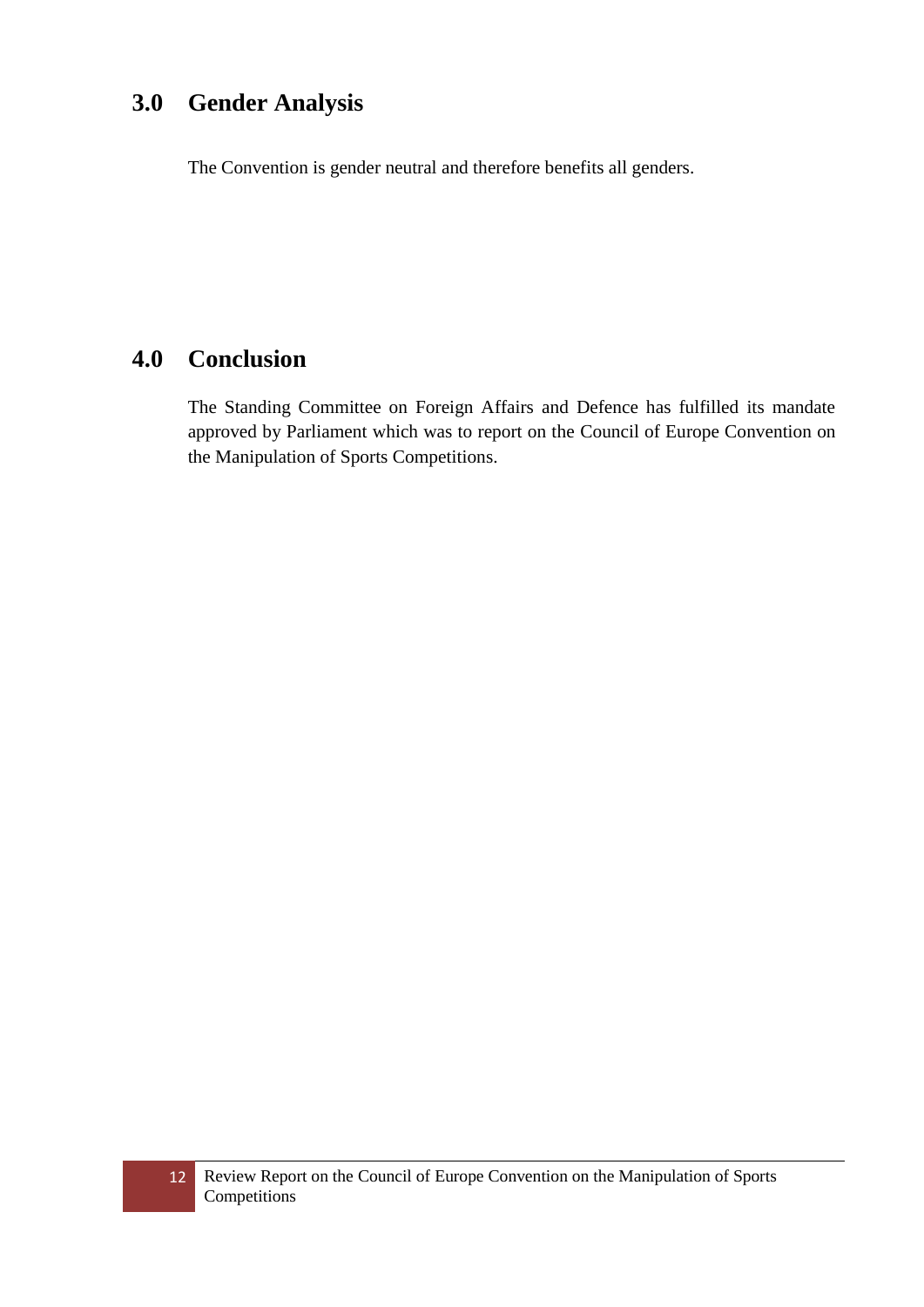## <span id="page-12-0"></span>**5.0 Members Signature**

 $\overline{C}$ 

Hon. Alexander O'Connor Chairperson

**Hon. Dr. Salik Govind** Deputy Chairperson

Hon. Lenora Qereqeretabua **Alternate Member** 

Off

Hon. Selai Adimaitoga Member

Hon. Anare Jale **Member**